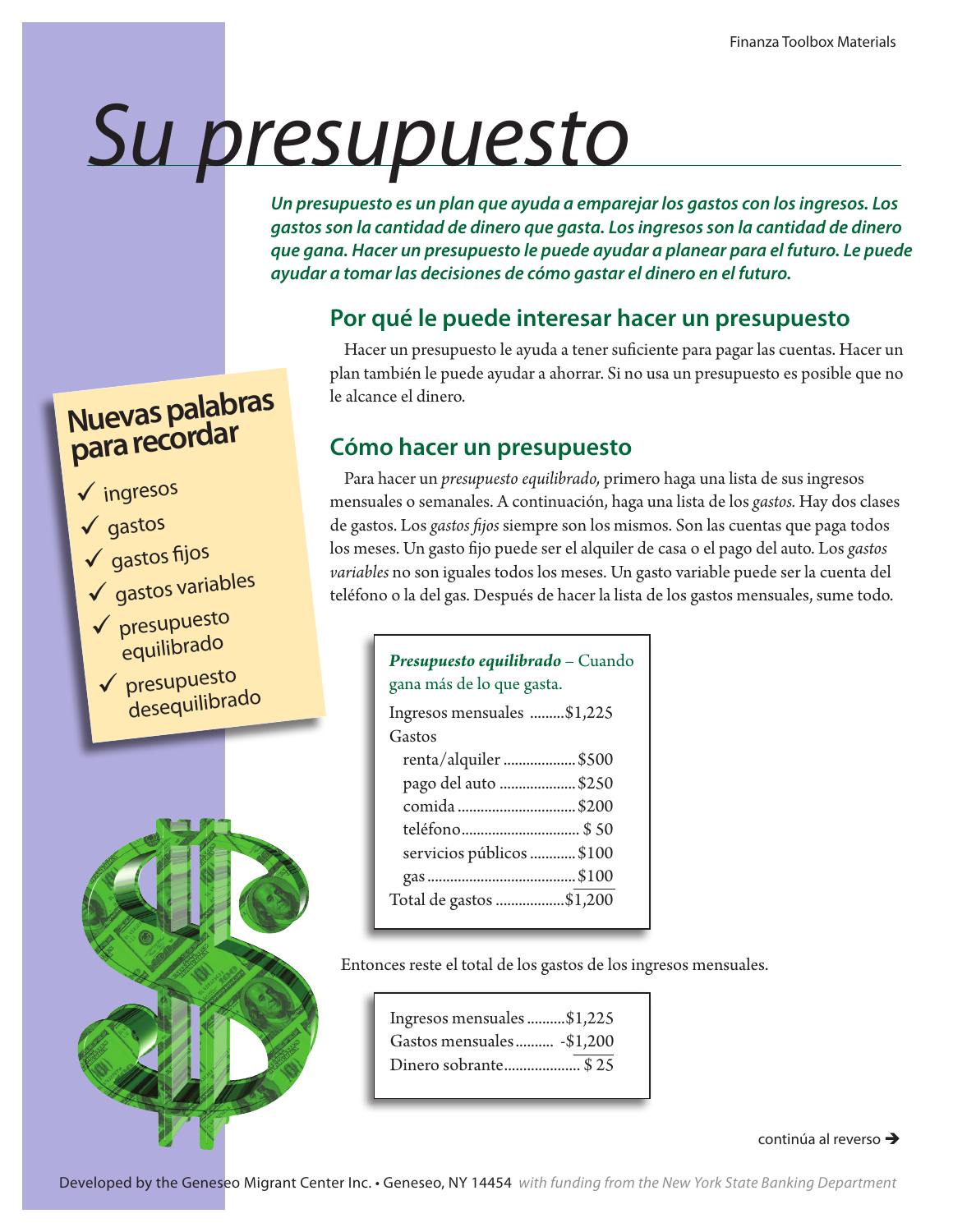La cantidad restante se puede ahorrar. Al hacer un presupuesto, puede tener bastante para pagar por lo que necesita, y además puede ahorrar algún dinero.

Las personas que no tienen un presupuesto pueden gastar más de lo que ganan. Cuando usted gasta más de lo que gana, tiene un *presupuesto desequilibrado*.

| Presupuesto desequilibrado –<br>Cuando gasta más de lo que gana. |  |  |
|------------------------------------------------------------------|--|--|
| Ingresos mensuales\$1,225                                        |  |  |
| Gastos                                                           |  |  |
| renta/alquiler \$500                                             |  |  |
| pago del auto \$200                                              |  |  |
| comida \$250                                                     |  |  |
| teléfono\$150                                                    |  |  |
| servicios públicos \$150                                         |  |  |
|                                                                  |  |  |
| Total de gastos \$1,400                                          |  |  |

En este ejemplo restará los ingresos mensuales del total de los gastos.

| Total de gastos \$1,400            |  |
|------------------------------------|--|
| Ingresos mensuales  \$1,225        |  |
| Cantidad sobre los ingresos  \$175 |  |

Si usted gasta más de lo que gana cada mes, nunca tendrá dinero suficiente.

## **Cuándo cambiar el presupuesto**

Cambie su presupuesto si gasta más de lo que gana. Cambie su presupuesto si sus ingresos o gastos cambian.

## *Notas*

Developed by the Geneseo Migrant Center Inc. • Geneseo, NY 14454 *with funding from the New York State Banking Department*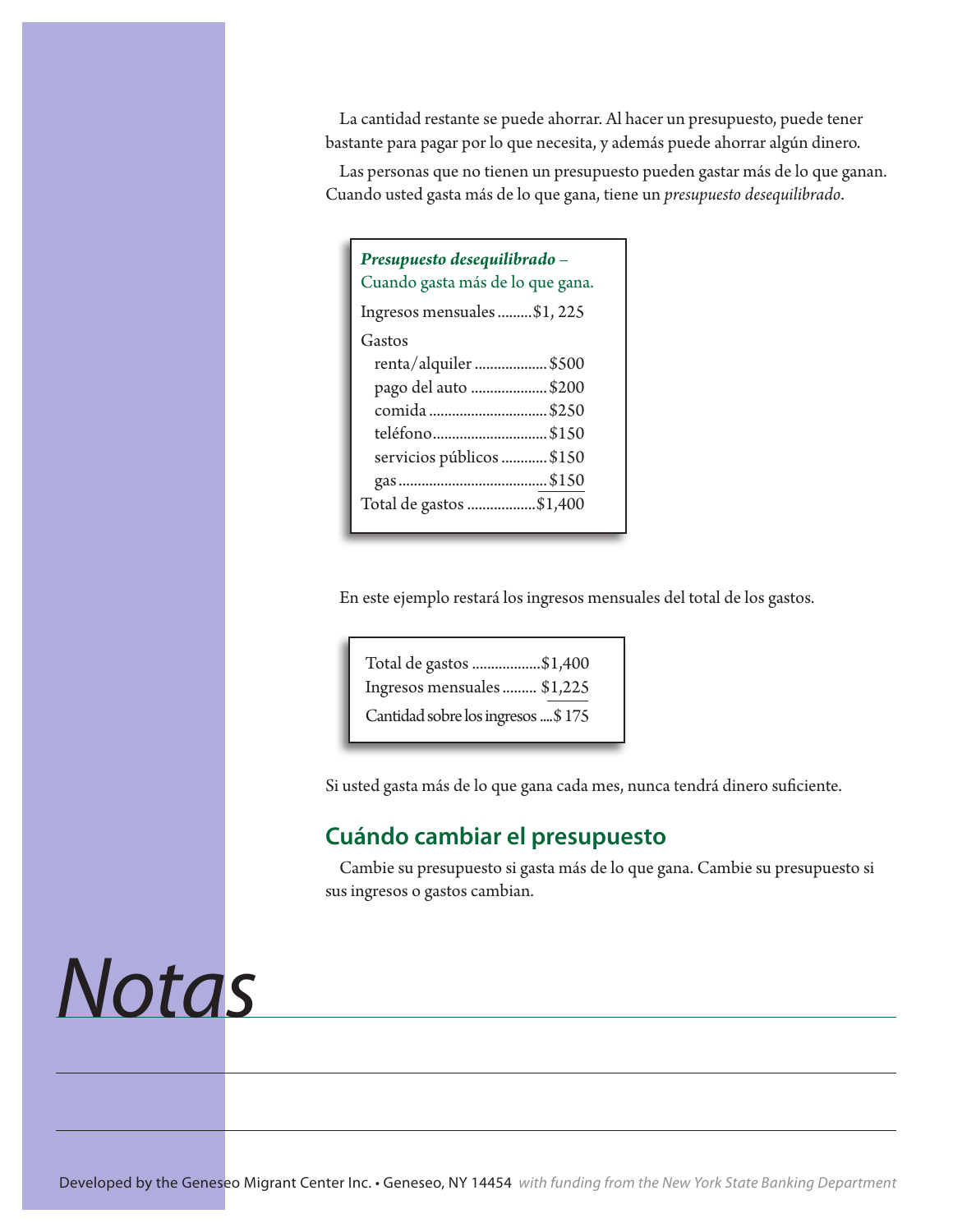## *Your Budget*

### **Materials needed**:

- Wipe board and wipe board markers
- Pencils
- Highlighters
- Index cards

#### **Finanza materials**:

• *Your Budget* (Toolbox Topic, Skills Practice Worksheet, Pre/Post-Survey)

| Elements                          | Activities                              | <b>Notes</b>                                                                                                                                                                     |  |
|-----------------------------------|-----------------------------------------|----------------------------------------------------------------------------------------------------------------------------------------------------------------------------------|--|
| <b>Pre-Set</b><br>Introduce topic |                                         | Do you spend all the money in your<br>pocket?                                                                                                                                    |  |
|                                   |                                         | Do you put aside money for bills?                                                                                                                                                |  |
|                                   | <b>Conduct Pre-Survey</b>               | Students complete (oral or written) survey.                                                                                                                                      |  |
|                                   | Introduce new vocabulary                | Instructor writes new vocabulary on wipe<br>board. Students copy words on to note<br>cards and repeat words as teacher<br>pronounces them.                                       |  |
| <b>Instruction</b>                | Read Your Budget (if appropriate)       | Provide Toolbox Topic - Your Budget<br>Instructor leads guided reading of topic.                                                                                                 |  |
|                                   | Identify vocabulary words in<br>reading | Students highlight definitions of new<br>words.                                                                                                                                  |  |
|                                   | Discuss – Why a budget?                 | Instructor uses questions to generate<br>discussion. Why would you want to make<br>a budget? What information do you need?<br>What can you do if your budget is not<br>balanced? |  |
|                                   | Make a budget                           | Instructor explains process of making a<br>budget and shows examples of making a<br>budget on wipe board.                                                                        |  |
|                                   | Practice making budgets                 | Provide Skills Practice Worksheet.<br>Students work on practice sheet as a group<br>or individually as appropriate.                                                              |  |
|                                   | Expand on budget making                 | Students make a budget for themselves.                                                                                                                                           |  |
| <b>Concept Check</b>              | Check vocabulary                        | Instructor reads definition of vocabulary<br>word. Students hold up an index card with<br>correct word.                                                                          |  |
|                                   | <b>Conduct Post-Survey</b>              | Students complete (oral or written) Post-<br>Survey.                                                                                                                             |  |

### **Workshop Guidelines:**

- Complete attendance/sign-in document
- Record Pre/Post-Survey results if completed orally
- Time estimate 1 hour for adults... less for children depending on grade  $(K 12)$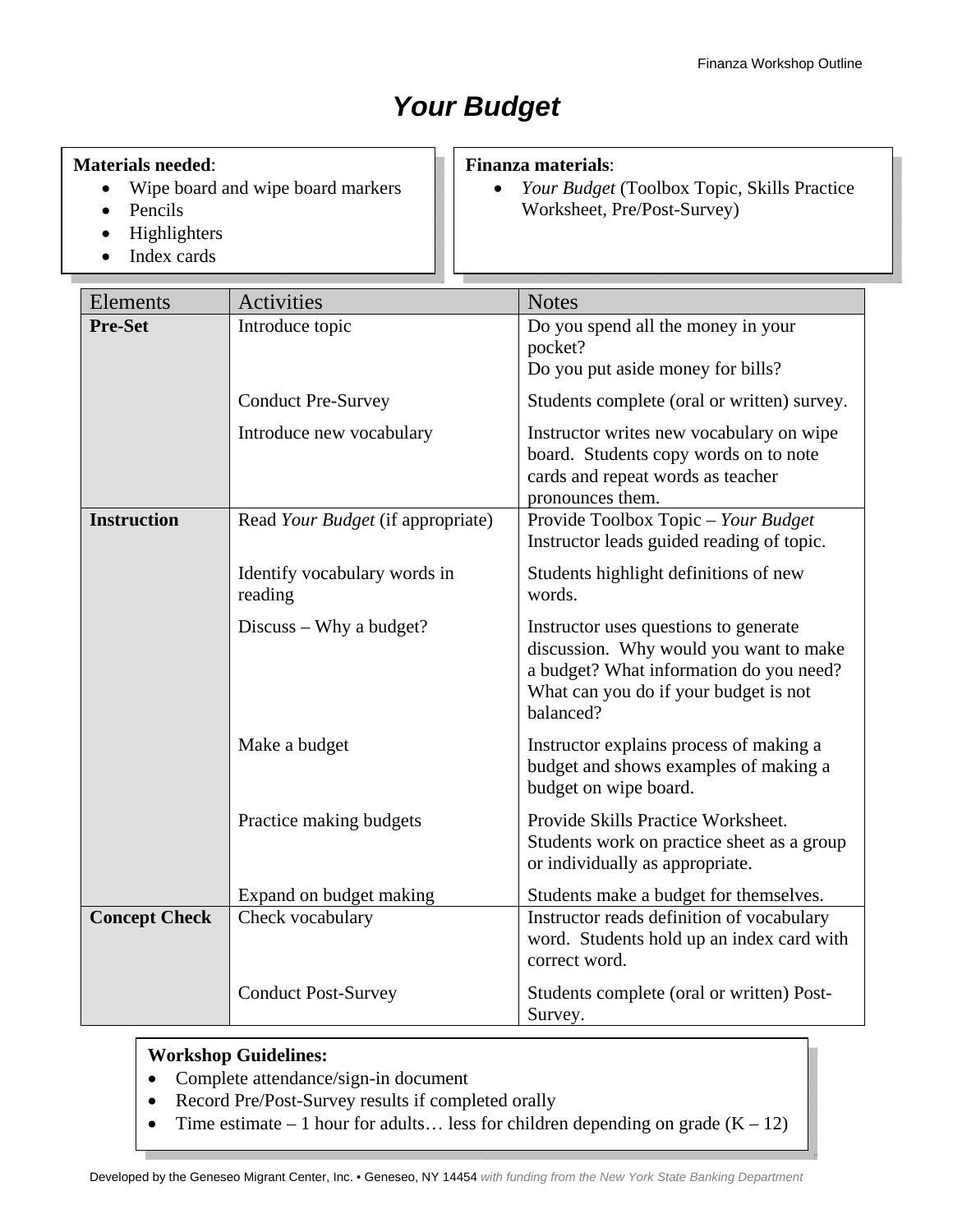Developed by the Geneseo Migrant Center, Inc. • Geneseo, NY 14454 *with funding from the New York State Banking Department*

| <b>Your Budget</b><br><b>Su Presupuesto</b>                                                                                                                                                                                             |                                                                                                                                                                                                                                                      |  |
|-----------------------------------------------------------------------------------------------------------------------------------------------------------------------------------------------------------------------------------------|------------------------------------------------------------------------------------------------------------------------------------------------------------------------------------------------------------------------------------------------------|--|
|                                                                                                                                                                                                                                         | Date/Fecha ______                                                                                                                                                                                                                                    |  |
| To make a <b><i>balanced budget</i></b> start with the<br>amount of money you make per month<br>(income). Then subtract all of the money<br>you spend each month (expenses). If there is<br>money left over you have a balanced budget. | Para hacer un <i>presupuesto equilibrado</i><br>comience con la cantidad de dinero que gana<br>al mes (ingresos). Después reste el dinero que<br>gasta cada mes (gastos). Si le queda dinero<br>sobrante, usted tiene un presupuesto<br>equilibrado. |  |
| Try these examples:<br>Pruebe con estos ejemplos:                                                                                                                                                                                       |                                                                                                                                                                                                                                                      |  |
| <b>Monthly income/</b><br>Ingresos mensuales\$1,500                                                                                                                                                                                     | Subtract the total expenses from the income.<br>Reste el total de los gastos de los ingresos.                                                                                                                                                        |  |
| Add these expenses/<br>Sume estos gastos                                                                                                                                                                                                | Monthly income/<br>Total expenses/                                                                                                                                                                                                                   |  |
| Expenses/Gastos<br>rent/alquiler \$400<br>food/comida\$225<br>electric/electricidad \$100                                                                                                                                               | Money left over                                                                                                                                                                                                                                      |  |
| Total expenses/Gastos totales:                                                                                                                                                                                                          |                                                                                                                                                                                                                                                      |  |
|                                                                                                                                                                                                                                         |                                                                                                                                                                                                                                                      |  |

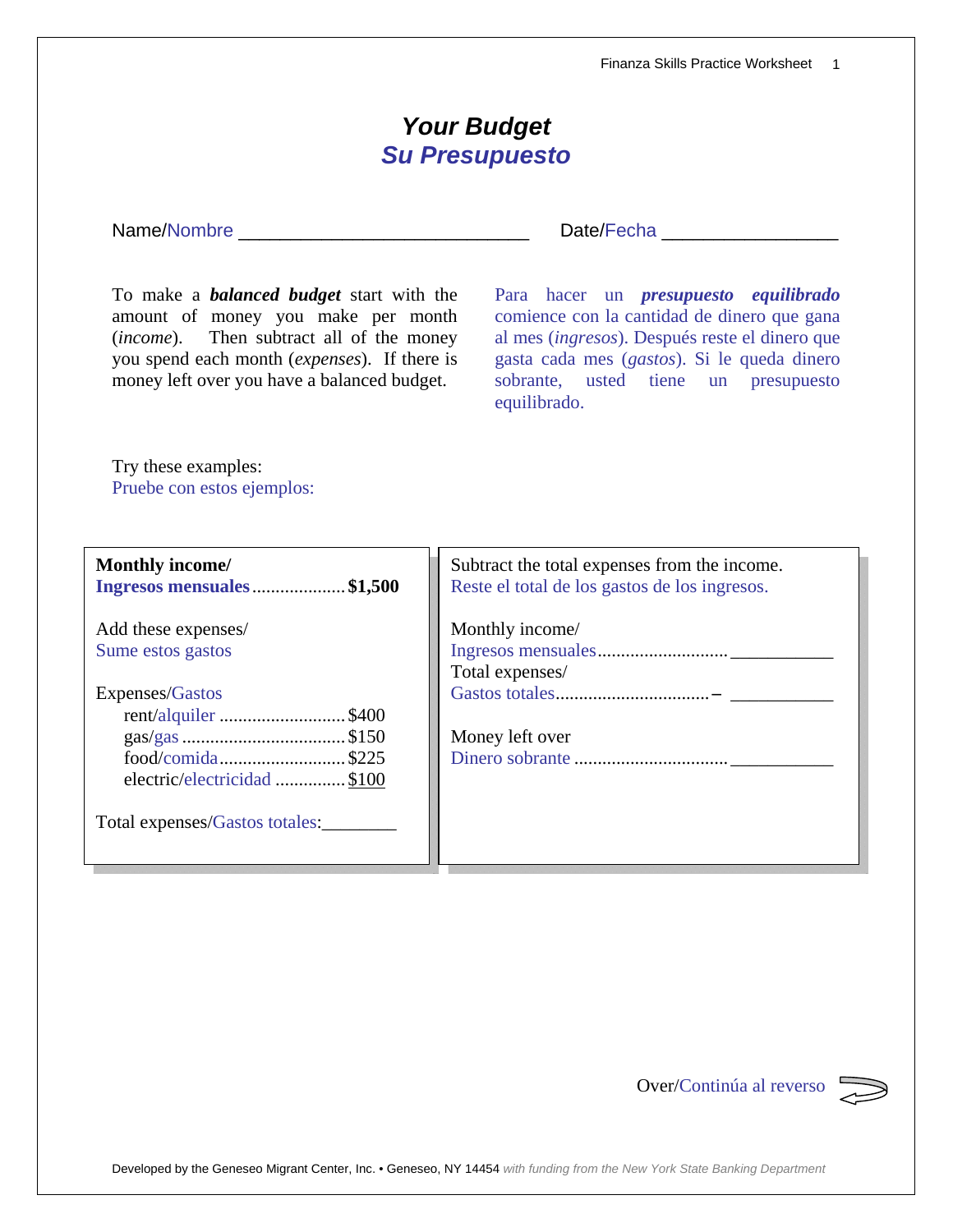| <b>Monthly income/</b><br>Ingresos mensuales\$2,000                                                          | Subtract the total expenses from the income.<br>Reste el total de los gastos de los ingresos. |
|--------------------------------------------------------------------------------------------------------------|-----------------------------------------------------------------------------------------------|
| Add these expenses/<br>Sume estos gastos                                                                     | Monthly income/<br>Total expenses/                                                            |
| Expenses/Gastos<br>rent/alquiler \$400<br>car payment/<br>pago del auto \$190<br>electric/electricidad \$150 | Money left over                                                                               |
| Total expenses/Gastos totales:                                                                               |                                                                                               |

An *unbalanced budget* is when you spend more than you earn. Subtract the expenses from the income. There are more expenses than income. There is no money left over. You would owe more money than you have earned for the month.

Un *presupuesto desequilibrado* es cuando usted gasta más de lo que gana. Reste los gastos de los ingresos. Hay más gastos que ingresos. No hay dinero sobrante. Deberá más dinero del que ha ganado en un mes.

Try these examples. Does the example show a balanced or an unbalanced budget? Pruebe con estos ejemplos. ¿Muestra el ejemplo un presupuesto equilibrado o no?

| <b>Monthly income/</b><br>Ingresos mensuales\$1,200                                                 | Now compare the total expenses and the income.<br>Ahora compare los gastos totales y los ingresos. |
|-----------------------------------------------------------------------------------------------------|----------------------------------------------------------------------------------------------------|
| Add these expenses/<br>Sume estos gastos                                                            | Monthly income/<br>Total expenses/                                                                 |
| Expenses/Gastos<br>rent/alquiler \$500<br>car insurance/<br>seguro del auto\$50<br>food/comida\$175 | Which is more?<br>Is it balanced or unbalanced?<br>$i$ Es un presupuesto equilibrado o no?         |
| Total expenses/Gastos totales:                                                                      |                                                                                                    |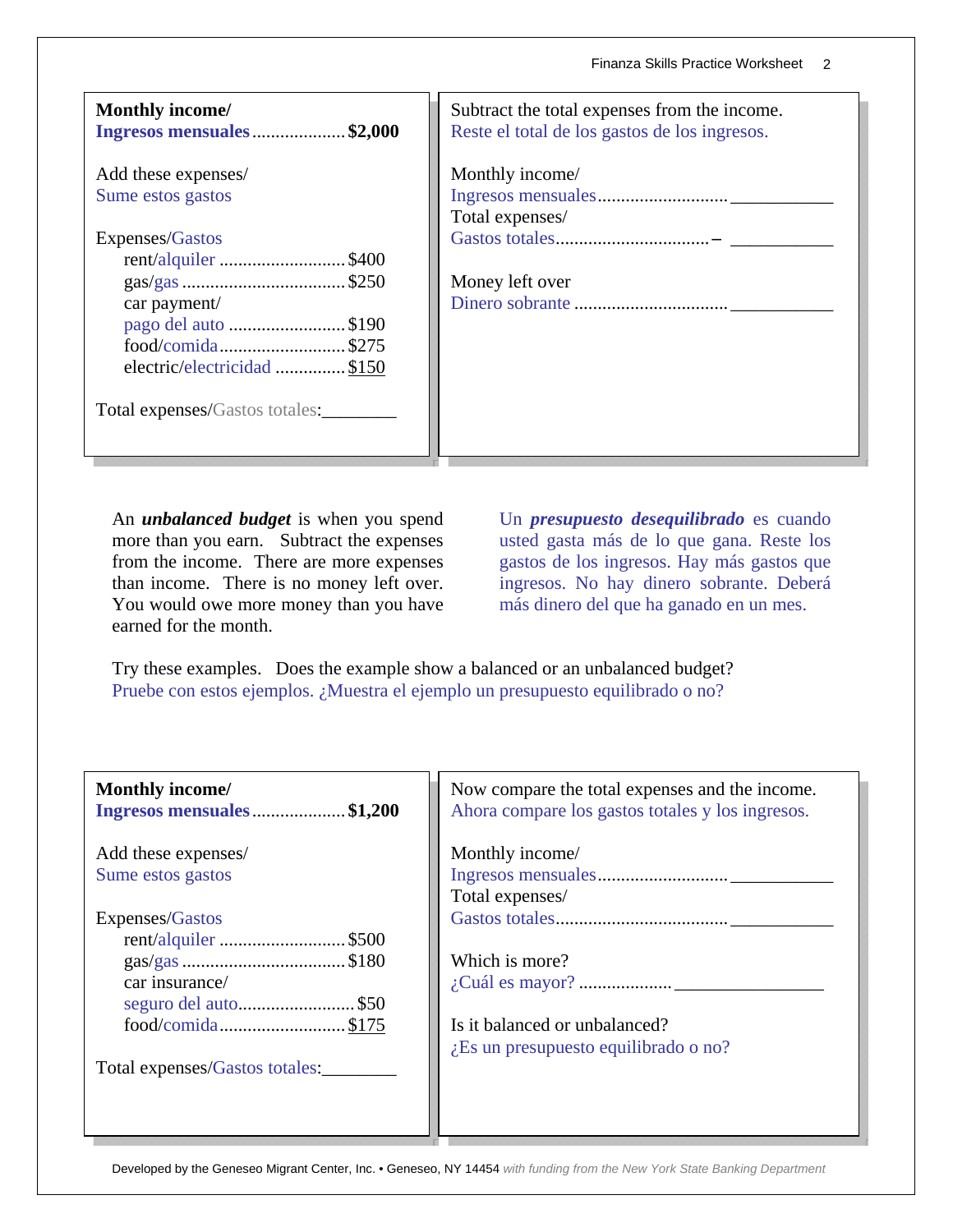| <b>Monthly income/</b><br>Ingresos mensuales\$1,000                                         | Now compare the total expenses and the income.<br>Ahora compare los gastos totales y los ingresos. |
|---------------------------------------------------------------------------------------------|----------------------------------------------------------------------------------------------------|
| Add these expenses/<br>Sume estos gastos                                                    | Monthly income/<br>Total expenses/                                                                 |
| Expenses/Gastos<br>rent/alquiler \$550                                                      | Which is more?                                                                                     |
| car insurance/<br>seguro del auto\$75<br>$food/comida$ \$255<br>electric/electricidad \$100 | Is it balanced or unbalanced?<br>$i$ Es un presupuesto equilibrado o no?                           |
| Total expenses/Gastos totales:                                                              |                                                                                                    |

| <b>Monthly income/</b><br>Ingresos mensuales\$1,290 | Now compare the total expenses and the income.<br>Ahora compare los gastos totales y los ingresos. |
|-----------------------------------------------------|----------------------------------------------------------------------------------------------------|
| Add these expenses/<br>Sume estos gastos            | Monthly income/                                                                                    |
|                                                     | Total expenses/                                                                                    |
| Expenses/Gastos                                     |                                                                                                    |
| rent/alquiler \$550                                 |                                                                                                    |
|                                                     | Which is more?                                                                                     |
| car insurance/<br>seguro del auto\$75               |                                                                                                    |
|                                                     | Is it balanced or unbalanced?                                                                      |
| electric/electricidad \$250                         | $i$ Es un presupuesto equilibrado o no?                                                            |
| Total expenses/Gastos totales:                      |                                                                                                    |

How could you solve the problem of an unbalanced budget? ¿Cómo puede resolver el problema de un presupuesto desequilibrado?

Developed by the Geneseo Migrant Center, Inc. • Geneseo, NY 14454 *with funding from the New York State Banking Department*

\_\_\_\_\_\_\_\_\_\_\_\_\_\_\_\_\_\_\_\_\_\_\_\_\_\_\_\_\_\_\_\_\_\_\_\_\_\_\_\_\_\_\_\_\_\_\_\_\_\_\_\_\_\_\_\_\_\_\_\_\_\_\_\_\_\_\_\_\_\_\_\_\_\_\_\_\_

\_\_\_\_\_\_\_\_\_\_\_\_\_\_\_\_\_\_\_\_\_\_\_\_\_\_\_\_\_\_\_\_\_\_\_\_\_\_\_\_\_\_\_\_\_\_\_\_\_\_\_\_\_\_\_\_\_\_\_\_\_\_\_\_\_\_\_\_\_\_\_\_\_\_\_\_\_

\_\_\_\_\_\_\_\_\_\_\_\_\_\_\_\_\_\_\_\_\_\_\_\_\_\_\_\_\_\_\_\_\_\_\_\_\_\_\_\_\_\_\_\_\_\_\_\_\_\_\_\_\_\_\_\_\_\_\_\_\_\_\_\_\_\_\_\_\_\_\_\_\_\_\_\_\_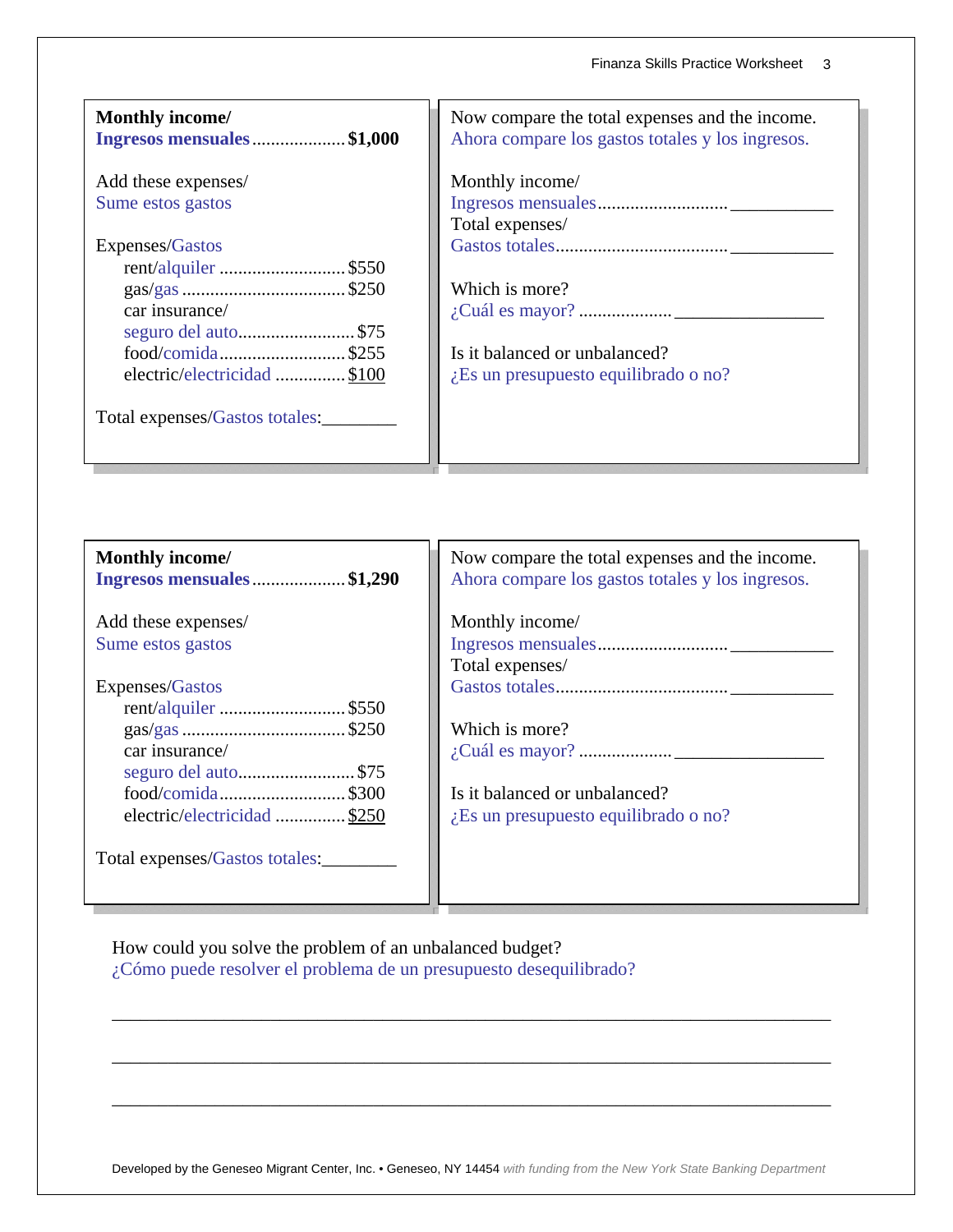**Su Presupuesto** Fecha: \_\_\_\_\_\_\_\_\_\_\_\_\_\_\_\_\_\_\_\_\_\_\_\_\_\_\_\_\_\_\_ Pre-Evaluación Nombre: \_\_\_\_\_\_\_\_\_\_\_\_\_\_\_\_\_\_\_\_\_\_\_\_\_\_\_\_\_\_



|                                                                                                        | Circule la respuesta correcta.                                                                                          |                                                                      |
|--------------------------------------------------------------------------------------------------------|-------------------------------------------------------------------------------------------------------------------------|----------------------------------------------------------------------|
| 1. $\lambda$ . Hacer un presupuesto es una<br>buena forma de manejar su dinero?                        | Sí                                                                                                                      | No                                                                   |
| 2. ¿Por qué razón haría usted un<br>presupuesto?                                                       | a. Ayuda a contar con suficiente<br>b. Ayuda a ahorrar dinero.<br>necesitamos mensualmente.<br>d. Todos los anteriores. | dinero para pagar las cuentas.<br>c. Nos permite saber cuánto dinero |
| 3. ¿Cómo se llaman los gastos que<br>cada mes son diferentes?                                          | ingreso                                                                                                                 | gastos variables                                                     |
| 4. Los <i>gastos fijos</i> siempre son los<br>mismos mes tras mes.                                     | Verdadero                                                                                                               | Falso                                                                |
| 5. $\zeta$ . Tener un presupuesto equilibrado<br>significa que usted gana más dinero<br>del que gasta? | Sí                                                                                                                      | N <sub>0</sub>                                                       |
|                                                                                                        | Total de Aciertos:                                                                                                      |                                                                      |